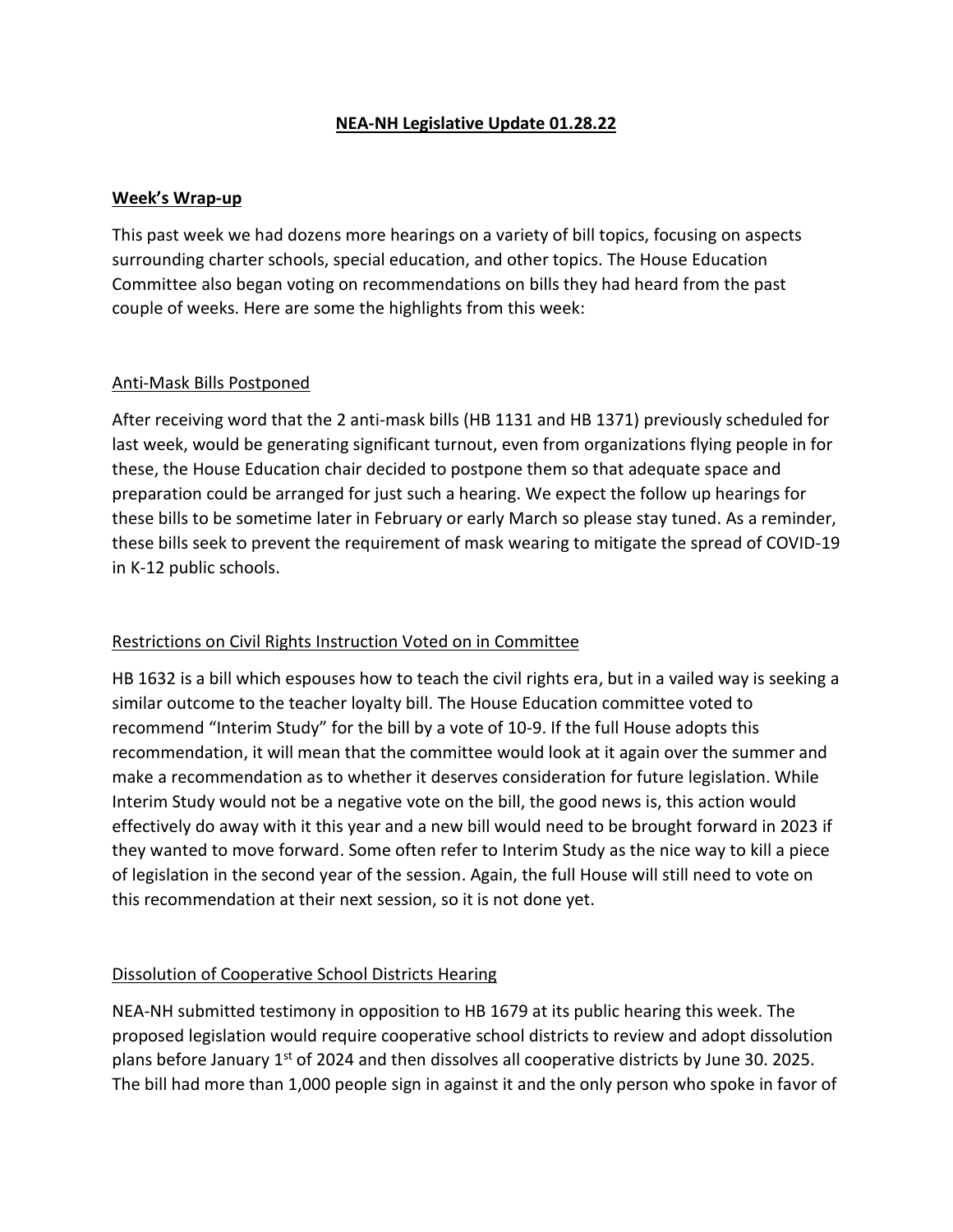the bill was one of the co-sponsors. This legislation could mean a substantial increase in cost to localities who want to make sure their children have a high-quality public education, but for financial reasons, would find it extremely difficult to do so on its own.

## Major bills still awaiting committee votes – visit our legislative action page for what to do next!

While the House Education committee voted on more than a dozen bills this week, there are many pieces of legislation they have held a hearing on that still are awaiting votes. You can find these key piece of legislation on the Take Action portion of our website [here,](https://neanh.org/nea-nh-legislative-dashboard/nea-nh-legislative-take-action-center/) which will enable you to call or write the relevant committee members your position on a bill. The list of legislation includes the Teacher Loyalty bill, Objectionable Materials, and expanding the banned concepts law to higher education, just to name a few.

#### **Next Week's Hearings**

Next week's public hearings focus on legislation to repeal or curb the current school voucher law, repeal banned concepts law, and many others. Here are the ones we are suggesting deserving the most focus:

## SB 432 and HB 1683– Repealing the Education Freedom Account Program

These bills would repeal the state voucher program passed through the budget process last year. The program as many know has gone more the 6,000% over budget and has a litany of accountability shortcomings and is being allocated mostly to private and religious schools. The program attempts to fund this separate education system while we still have not adequately funded the one that serves nearly 90% of students, our neighborhood public schools.

ACTION REQUESTED: Please Sign-in, or write to the Senate Education Committee in SUPPORT of SB 432 bill:<http://www.gencourt.state.nh.us/remotecommittee/senate.aspx>

And to the House Education Committee in SUPPORT of HB 1683: <http://www.gencourt.state.nh.us/house/committees/remotetestimony/default.aspx>

## SB 298 – Repealing the Banned Concepts Law

This legislation is a straight repeal of the Banned Concepts law that has chilled crucial discourse in classrooms through its vagueness and high stakes consequences for educators. The current law has led NEA-NH and others to file a lawsuit in federal court against this law, but the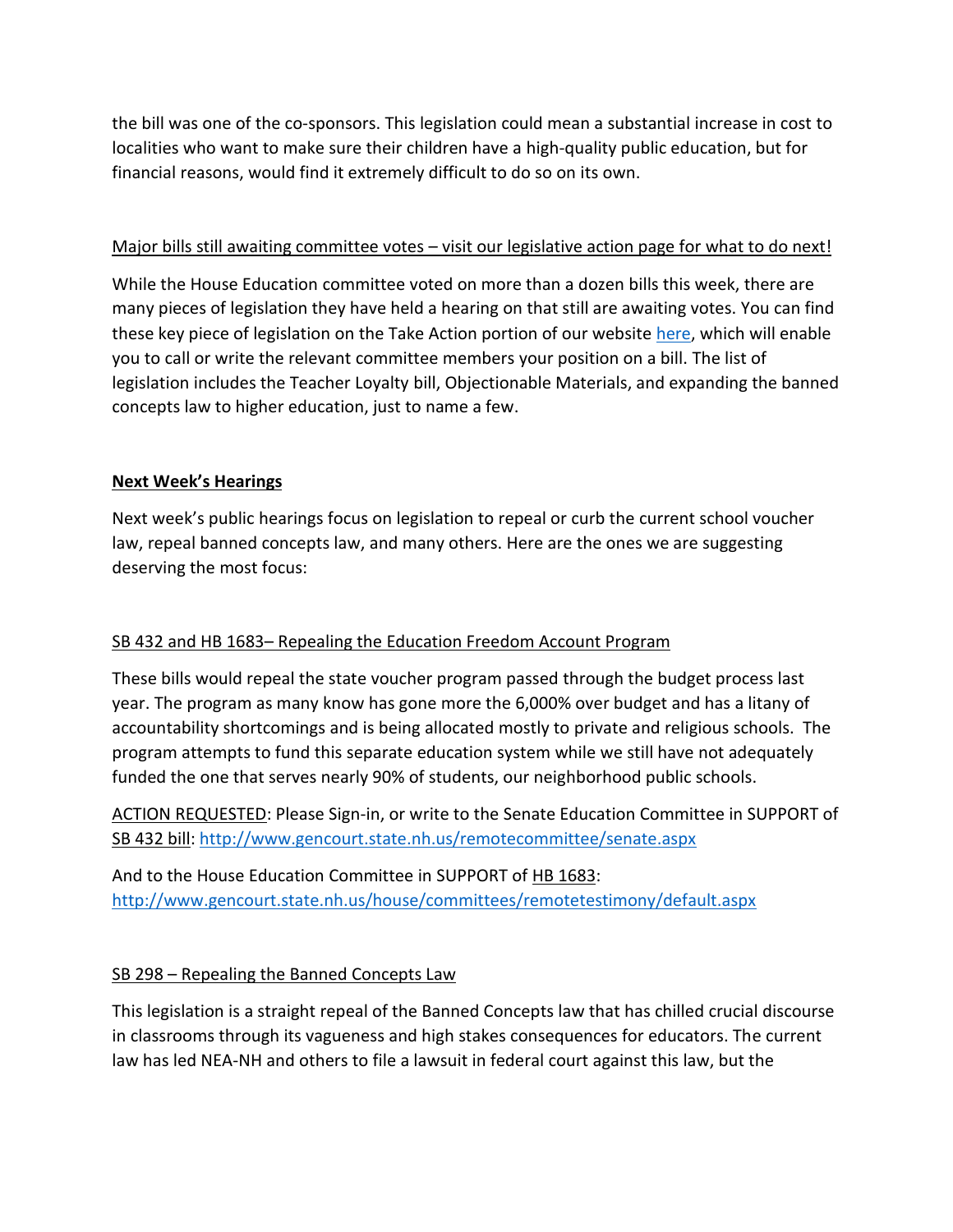legislature should act now by repealing it. This senate bill was filed in addition to the bill heard a few weeks ago, SB 304 which was a repeal and replace bill.

ACTION REQUESTED: Please Sign-in, or write to the Senate Judiciary Committee in SUPPORT of this piece of legislation[: http://www.gencourt.state.nh.us/remotecommittee/senate.aspx](http://www.gencourt.state.nh.us/remotecommittee/senate.aspx)

#### House – Voucher Week

Over in the House there are numerous bills being heard that would, make changes to, or repeal some of the most egregious components of the state's private and religious school voucher law. You can sign in on these bills by going to the House Sign-in website [here.](http://www.gencourt.state.nh.us/house/committees/remotetestimony/default.aspx)

Here are the ones we will be watching especially:

HB 1637 – requires parents of a public-school students switching to the voucher program to submit a survey designed to ascertain the reasons for the parents' election to remove the student from the public school system and the parents' perceived benefits of utilizing an education freedom account.

Public Hearing: 2/2/2022 at 11:30 a.m. **Location: Legislative Office Building Time: 11:30 a.m.**

HB 1670 - requires that upon enrolling in a public school an education freedom account program student's participation and funding are terminated. The bill also requires audits by the scholarship organization and investigation of misuses of funds. This is more financial accountability sorely missing in this program.

2/2/2022 at 2:00 p.m. **Location: Legislative Office Building Time: 2:00 p.m.**

HB 1669 - This bill changes the administration of the education freedom account program under from the private "scholarship organization" entity to the Department of Education and keeps public dollars under a public entity.

2/2/2022 at 2:30 p.m. **Location: Legislative Office Building Time: 2:30 p.m.**

HB 1664 – requires nonpublic schools and education service providers that accept public funds to comply with requirements for criminal history background checks for employees and volunteers. Currently, there is no requirement for these providers and the DOE has not required a negative background check in their rule writing either.

2/3/2022 at 9:00 a.m. **Location: Legislative Office Building Time: 9:00 a.m.**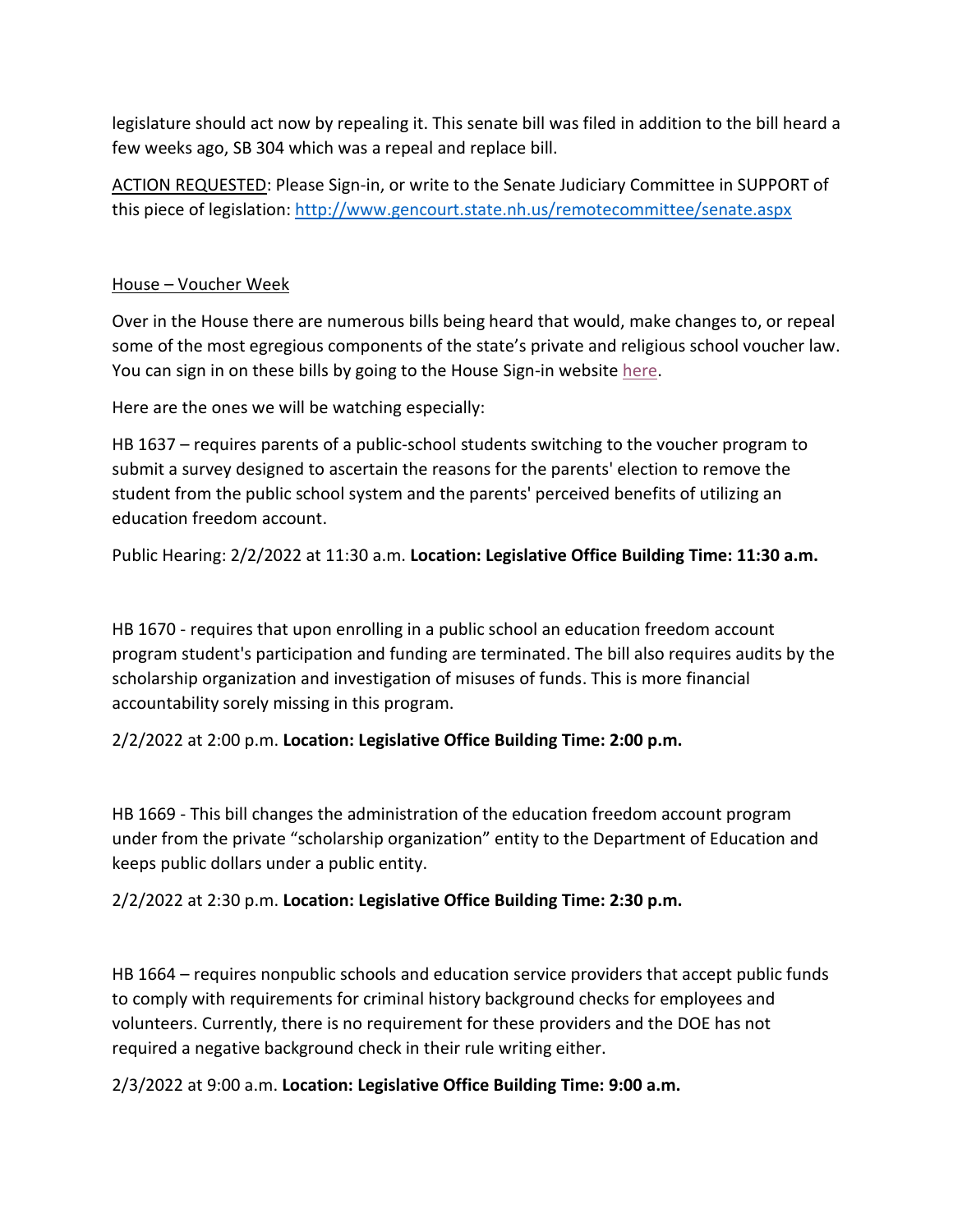HB 1607 - requires the state board of education to ensure there is no unlawful discrimination in any approved school tuition program, public school, nonpublic school, or educational service provider that receives public funds.

2/4/2022 at 9:30 a.m. **Location: Legislative Office Building Time: 9:30 a.m.**

## The Other Mask Bills that Happen Next Week

Different from the 2 bills postponed earlier this week, there are several bills NEA-NH opposes that would restrict mitigation efforts by our workplaces, whether they be K-12 schools or postsecondary institutions.

HB 1588 – This bill allows students in a school that has mandated face masks to transfer to a school or program in another school district or voucher program and have the costs for such transfer paid by the resident district.

ACTION REQUESTED: Please Sign-in, or write to the House Education committee in OPPOSITION

Public Hearing: 2/3/2022 at 2:15 p.m. **Location: Legislative Office Building Time: 2:15 p.m.**

HB 1233 – This bill prohibits higher education institutions from requiring a COVID-19 vaccination or face masks for enrollment or attendance.

ACTION REQUESTED: Please Sign-in, or write to the House Education Committee in OPPOSITION

2/2/2022 at 9:45 a.m. **Location: Legislative Office Building Time: 9:45 a.m.**

HB1224 – This legislation prohibits state or local government agencies from requiring masks or other facial coverings in response to COVID-19 or other infectious diseases. It also prohibits state or local government agencies from issuing immunity passports or similar standardized documentation of COVID-19 vaccination status, prohibits businesses from requiring documentation of COVID-19 vaccination status, and prohibits discrimination on the basis of COVID-19 vaccination status by state agencies, employers, and places of public accommodation.

ACTION REQUESTED: Please Sign-in, or write to the House Health and Human Services committee in OPPOSITION to this bill

Public Hearing: 2/1/2022 at 9:30 a.m. **Location: Legislative Office Building Time: 9:30 a.m**